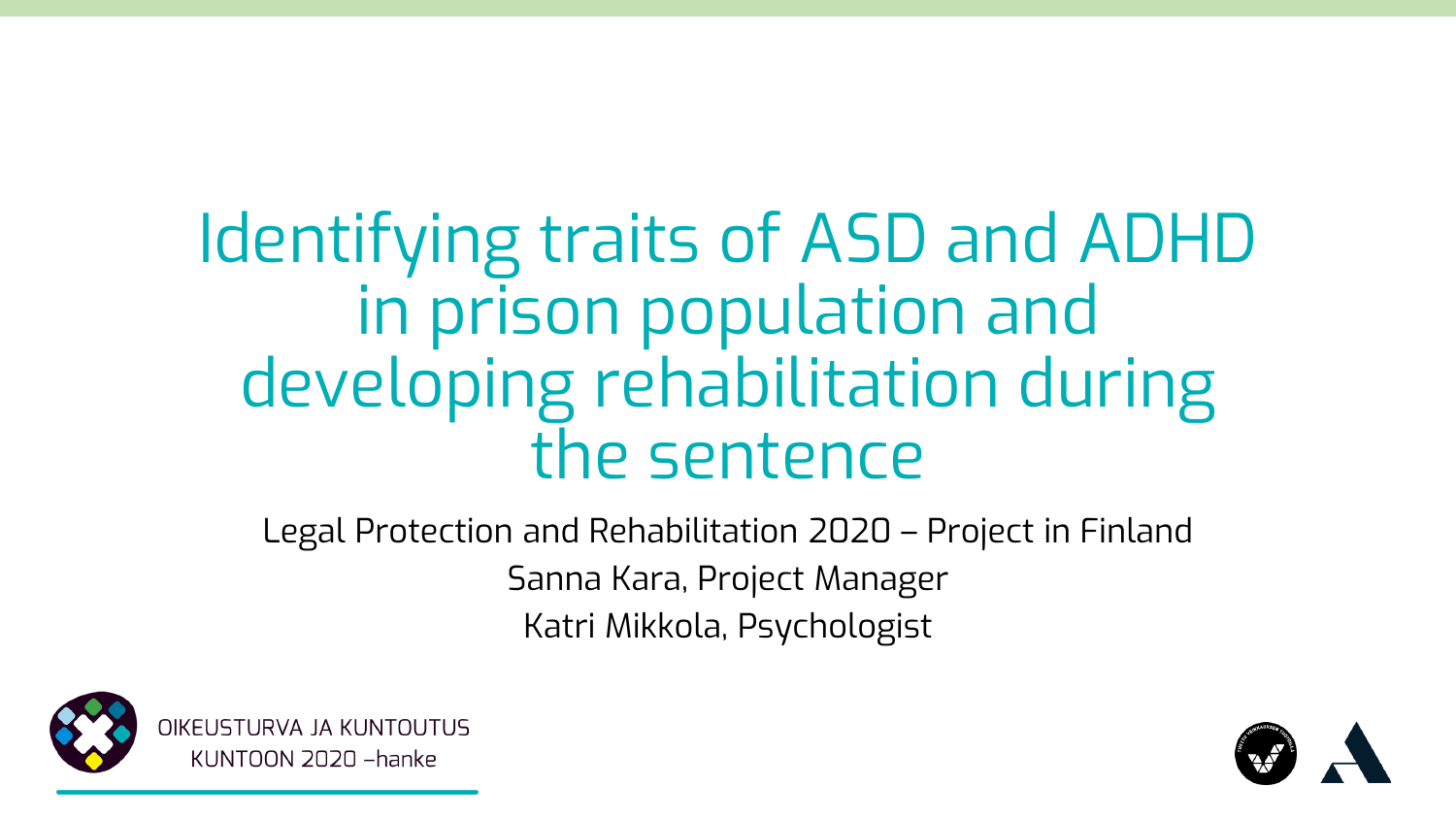### **Content**

- Overview of the project
- Neurospectrum (autism spectrum and ADHD)
- Identifying neurospectrum traits among Finnish prisoners and offenders
- Neuropsychiatric rehabilitation model



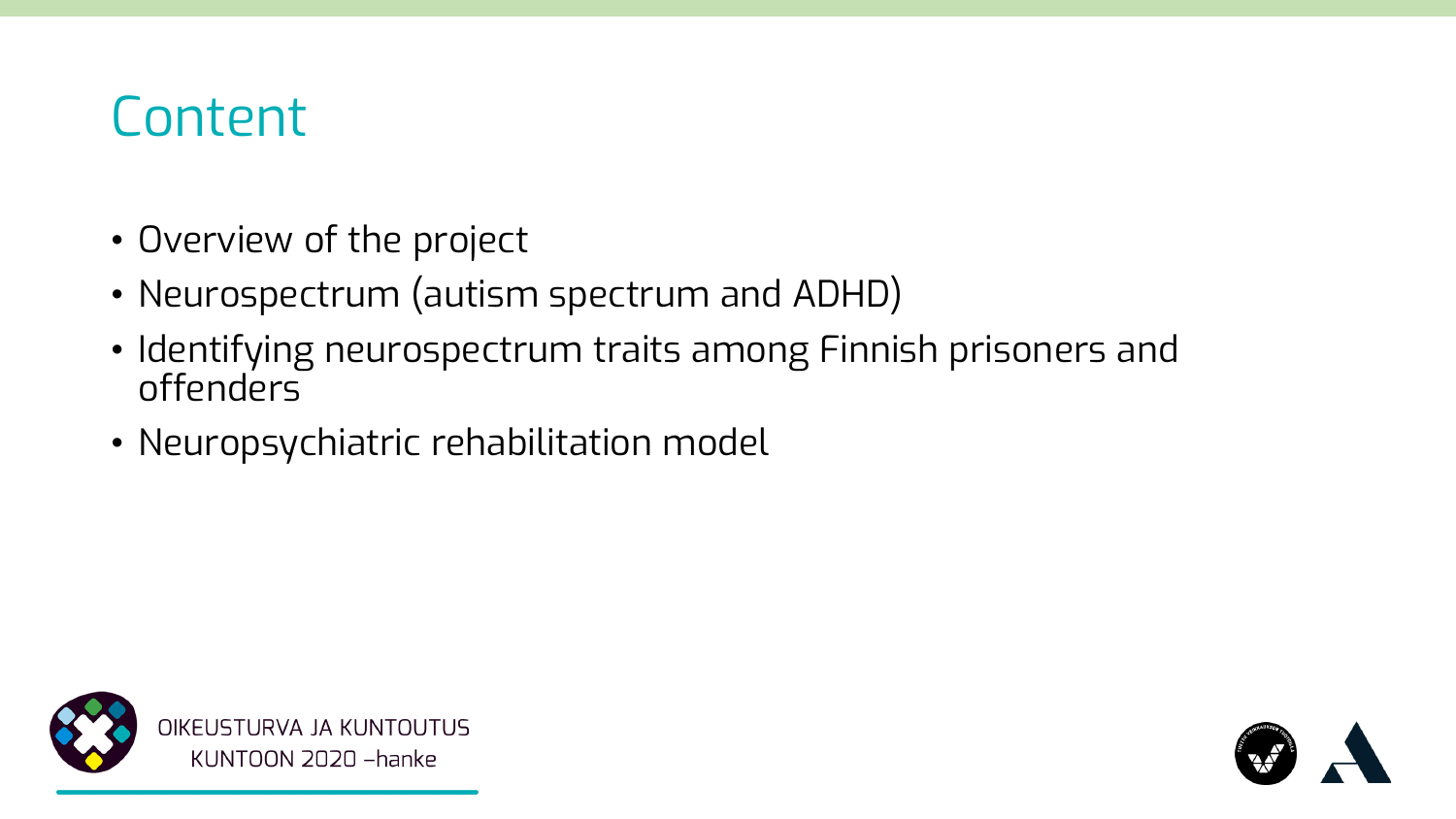### Overview of the project: the project team







Minna Tuusa Project worker

Sanna Kara Project manager Katri Mikkola Psychologist



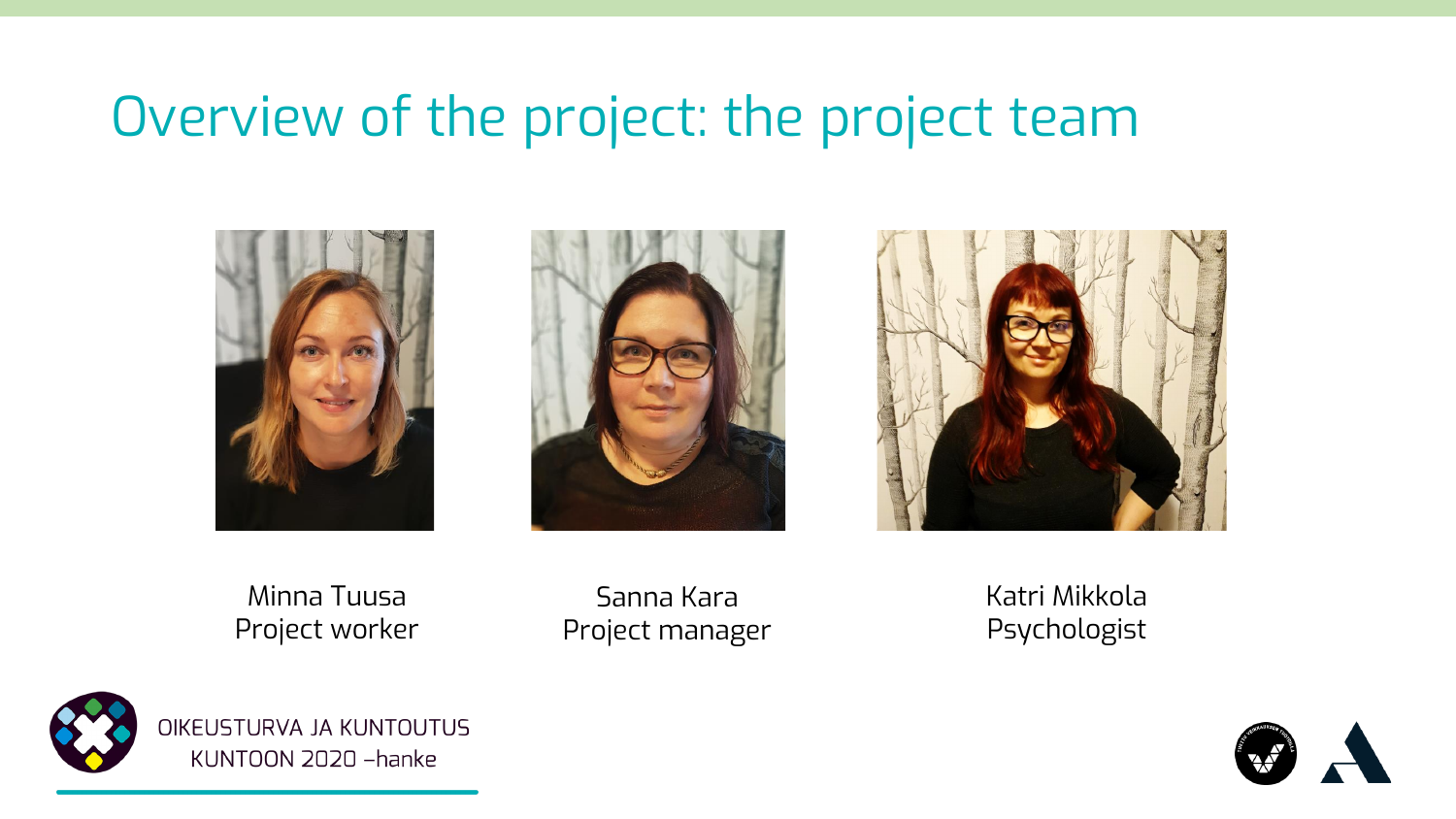### Autismisäätiö (Autism Foundation Finland)

- Established in 1998
- Currently operates in 18 locations throughout Finland
- 350 professionals
- A comprehensive selection of services for daily activities, vocational activities and supported living.



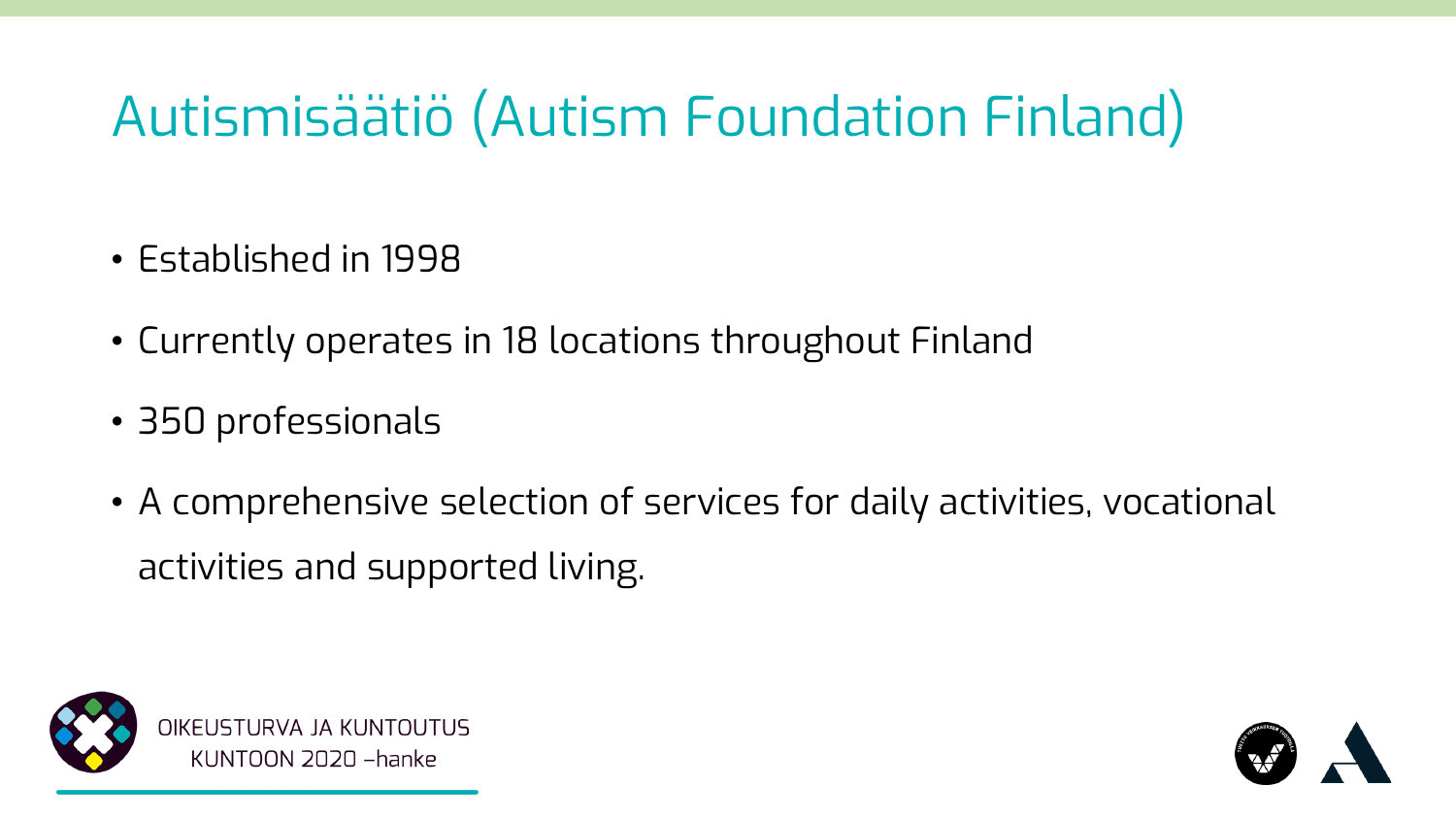### Overview of the project



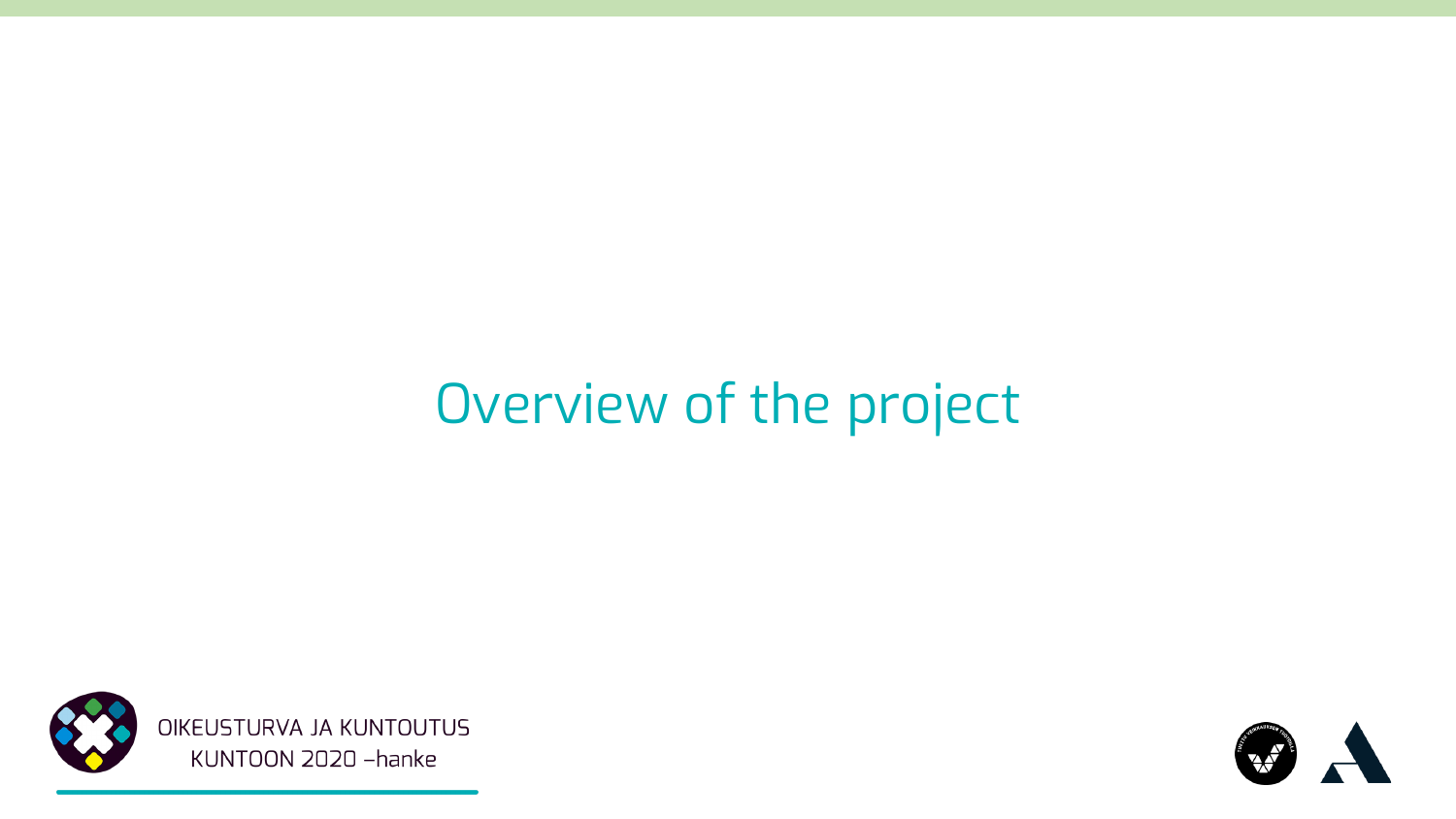### Overview of the project: Target group

- Prisoners and offenders with neurospectrum traits (ASD, ADHD)
- Criminal Sanctions Agency
	- ➢6 prisons
	- ➢2 Community Sanctions Offices (CSO)
- Health Care Services for Prisoners
- Police of Finland



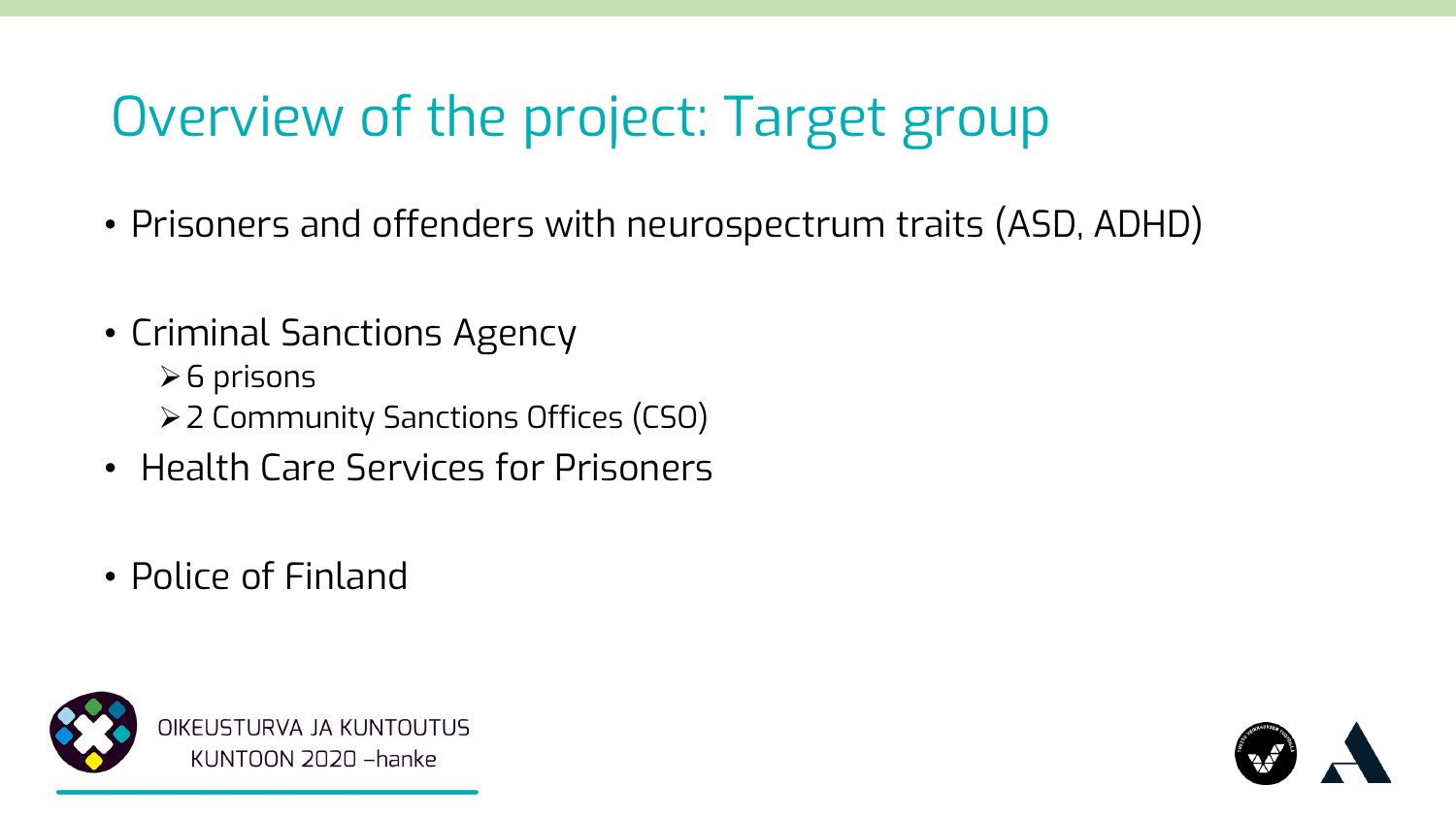### Overview of the project: Goals of the project

- 1. Ensure that legal rights of person with neurospectrum traits are met during the detention and pretrial investigation
- 2. Enhance recognition of prisoners with neurospectrum traits in Finnish prisons
- 3. Develop a rehabilitation model for this target group and organise support for them during the release.



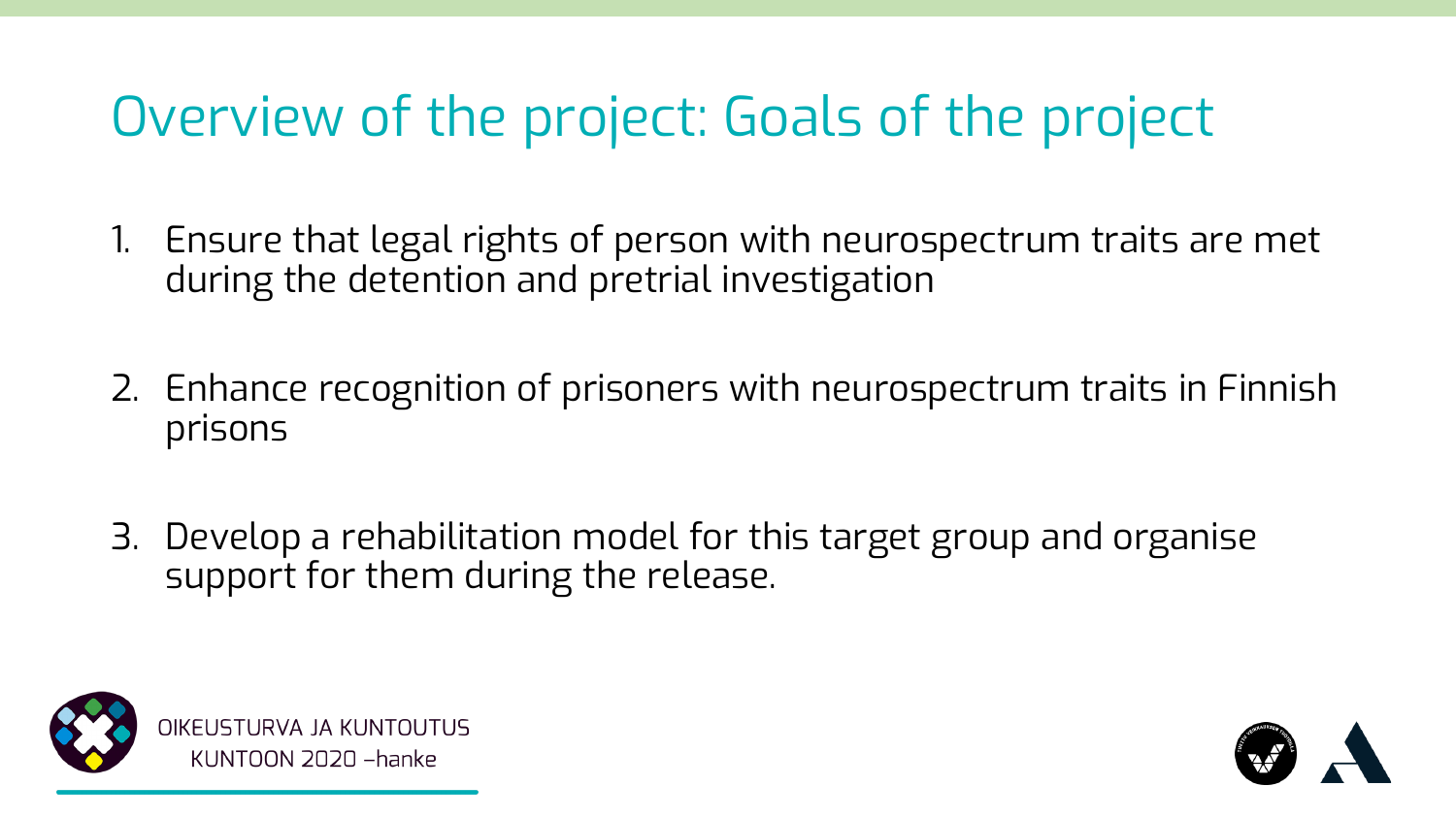# Neurospectrum (autism spectrum and ADHD)



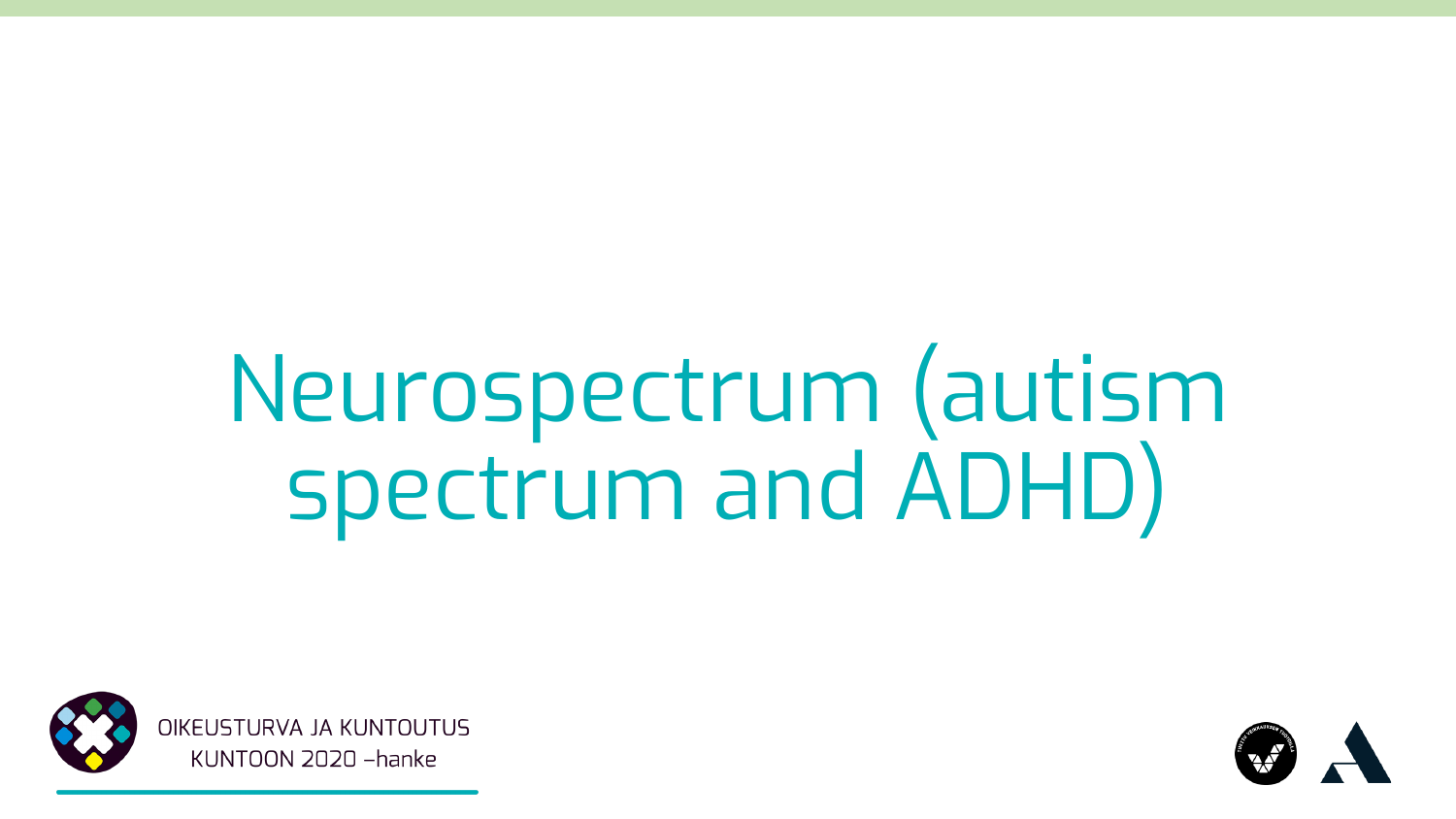## Autism spectrum disorder (ASD)

Characteristics of ASD

- Deficits in social communication and social interaction
	- Deficits in social-emotional reciprocity
	- Deficits in nonverbal communicative behaviors used for social interaction
	- Deficits in developing, maintaining, and understanding relationships
- Restrictive and repetitive patterns of behaviour
	- Stereotyped or repetitive motor movements, use of objects, or speech
	- Insistence on sameness, inflexible adherence to routines, or ritualized patterns or verbal nonverbal behavior
	- Highly restricted, fixated interests that are abnormal in intensity or focus
	- Hyper- or hyporeactivity to sensory input or unusual interests in sensory aspects of the environment



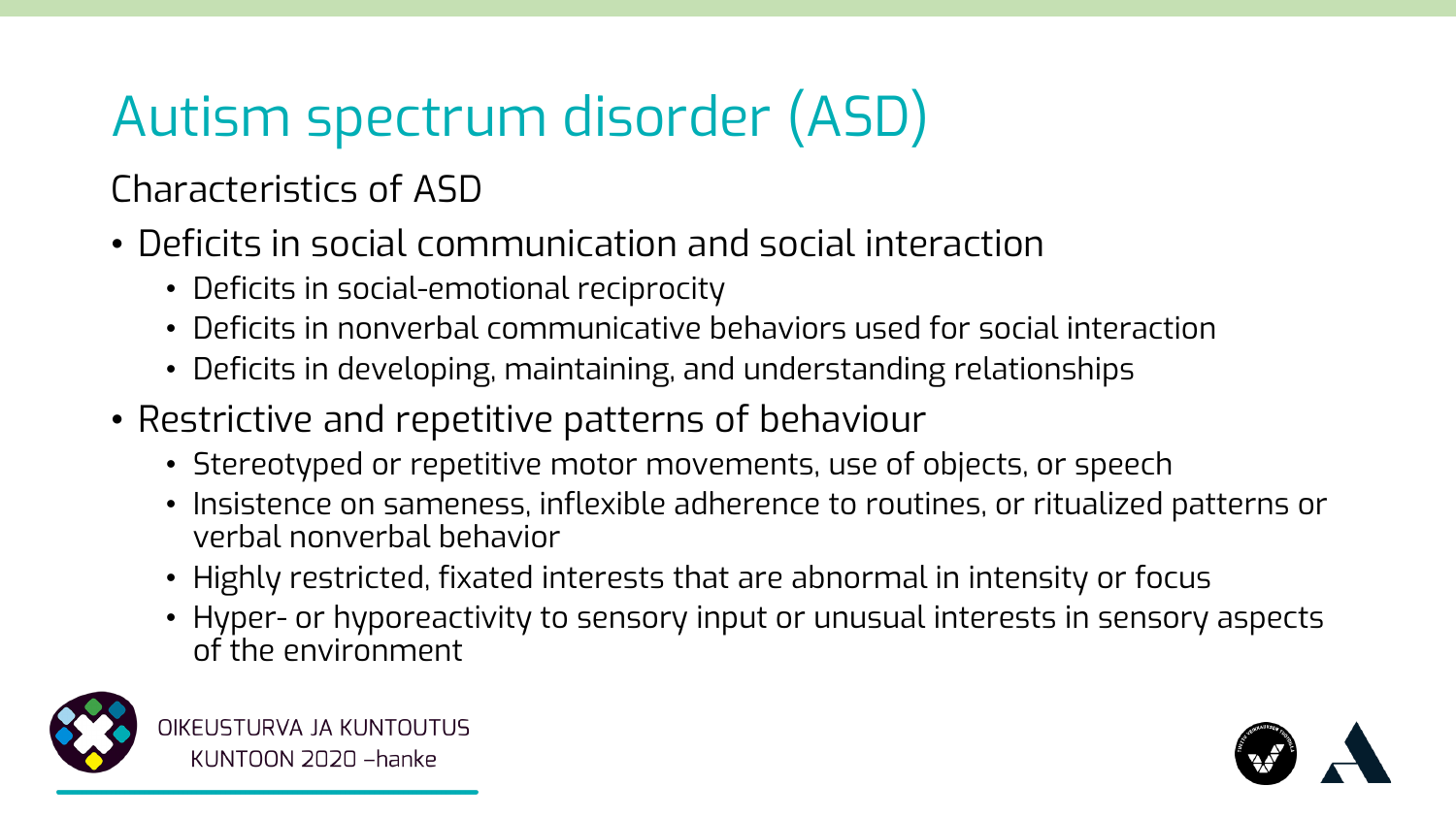### ASD and offending

- ASD is not an independent risk factor for offending
- Comorbid psychiatric disorders and late diagonsis increases the risk for criminal behaviour. (Helverschou ym., 2015)
- ASD traits might be associated with the criminal behaviour (rehabilitation focus)
- Most common types of offending (Allely 2018, Heeramun ym. 2017):
	- violent behaviour
	- sexual offending
	- fire setting
	- obsessive harassment (stalking)
	- computer/cyber-crimes



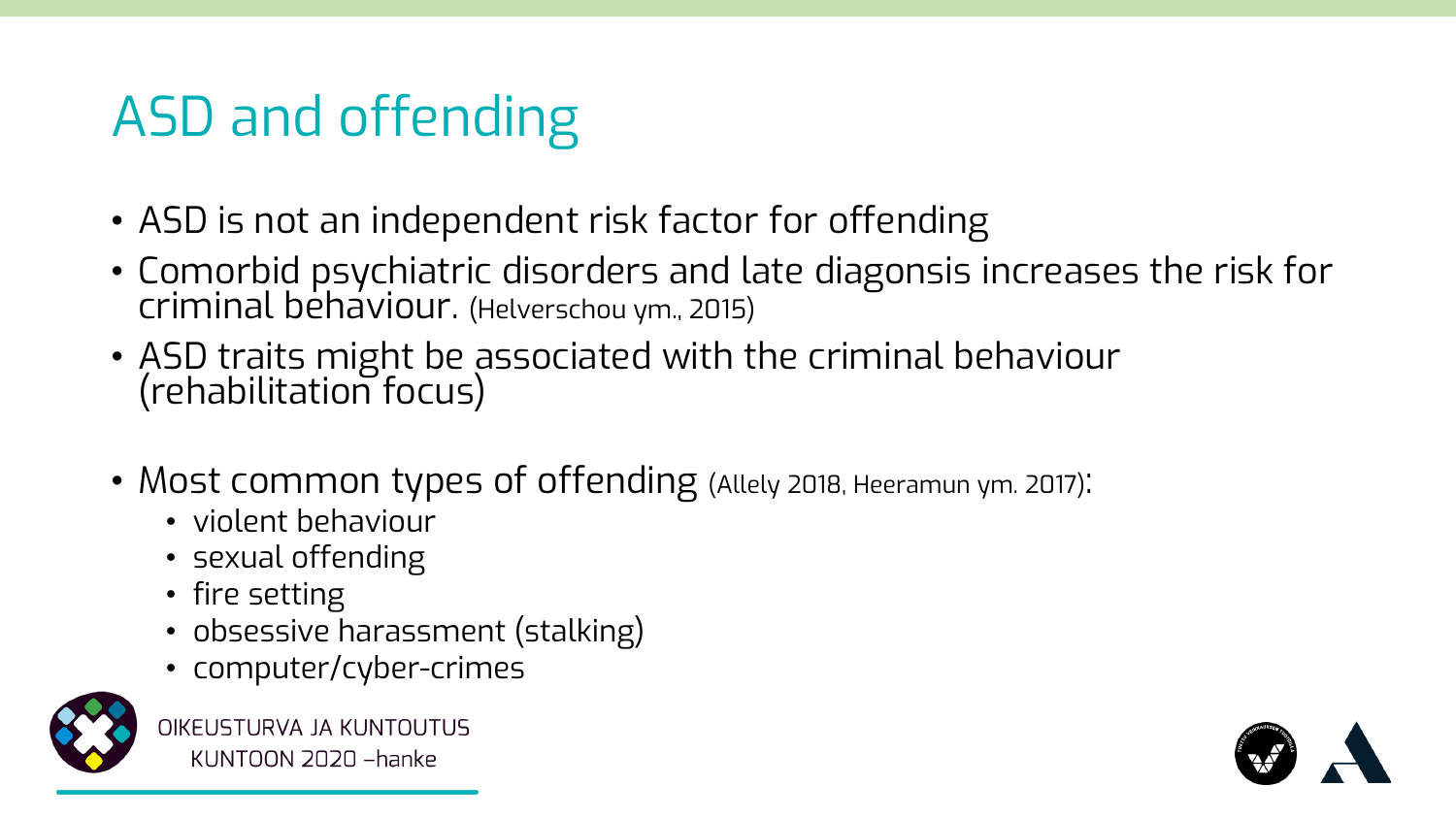## Attention deficit and hyperactivity disorder (ADHD)

- Inattention (eg. forgetful, easily distracted, makes careless mistakes, trouble organizing tasks and activities)
- Hyperactivity and impulsivity (e.g. fidgets, taps hands or feet, talks excessively, interrupts others, "inner restlessness", institutional behavioural disturbances)

➢Combined Presentation

- ➢Predominantly Inattentive Presentation
- ➢Predominantly Hyperactive-Impulsive Presentation



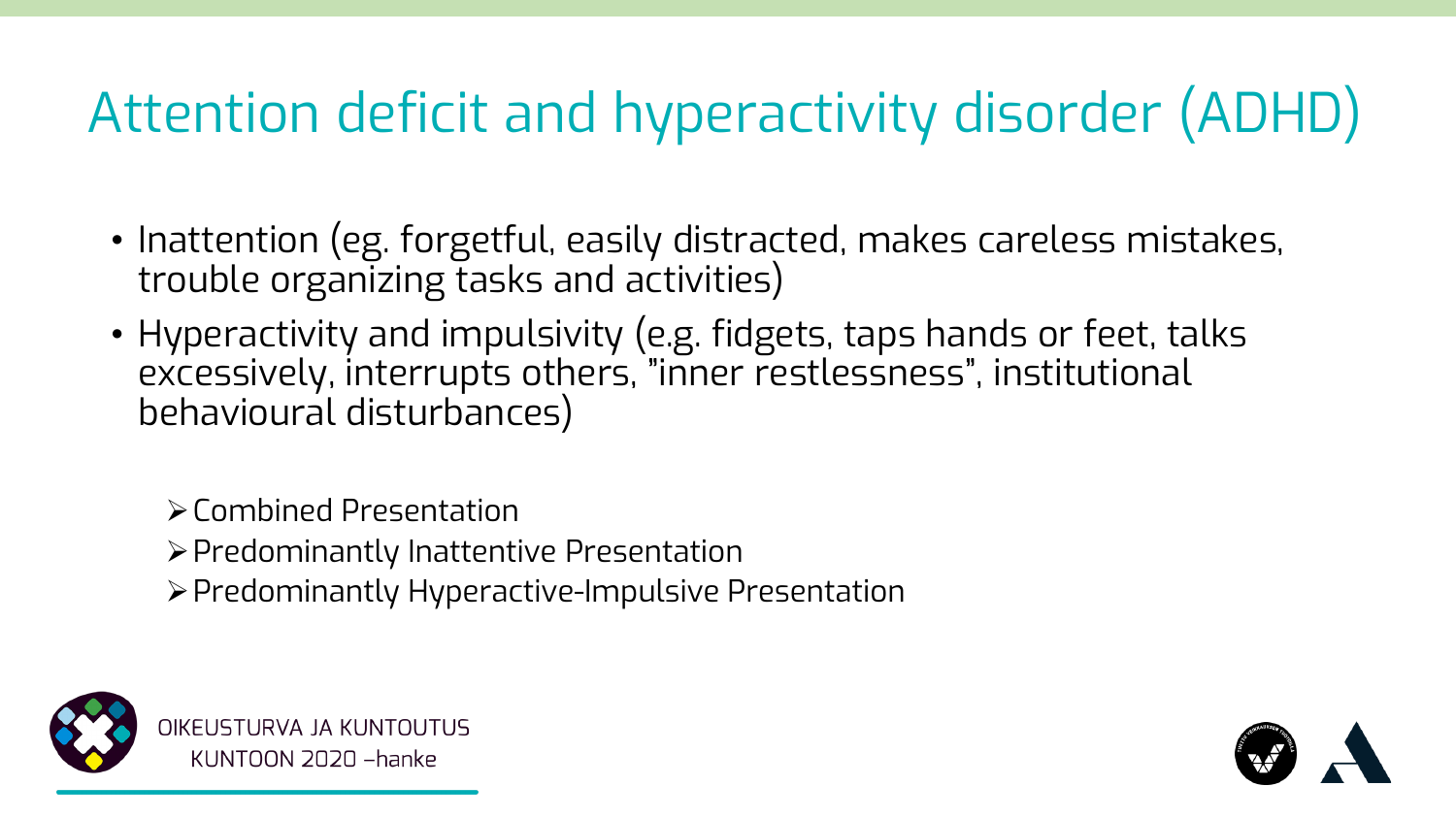### ADHD and offending

- Risk factor for offending and recidivism
- Higher number of incarcerations and early onset of criminal activity among prison inmates
- Young offenders with ADHD may be at greater risk of acting out on the impulse to self-harm and/or to act violently toward others.
- Most common types of offending (Mohr-Jensen & Steinhaus 2016):
	- theft
	- assault
	- drug- and weapon-related crimes



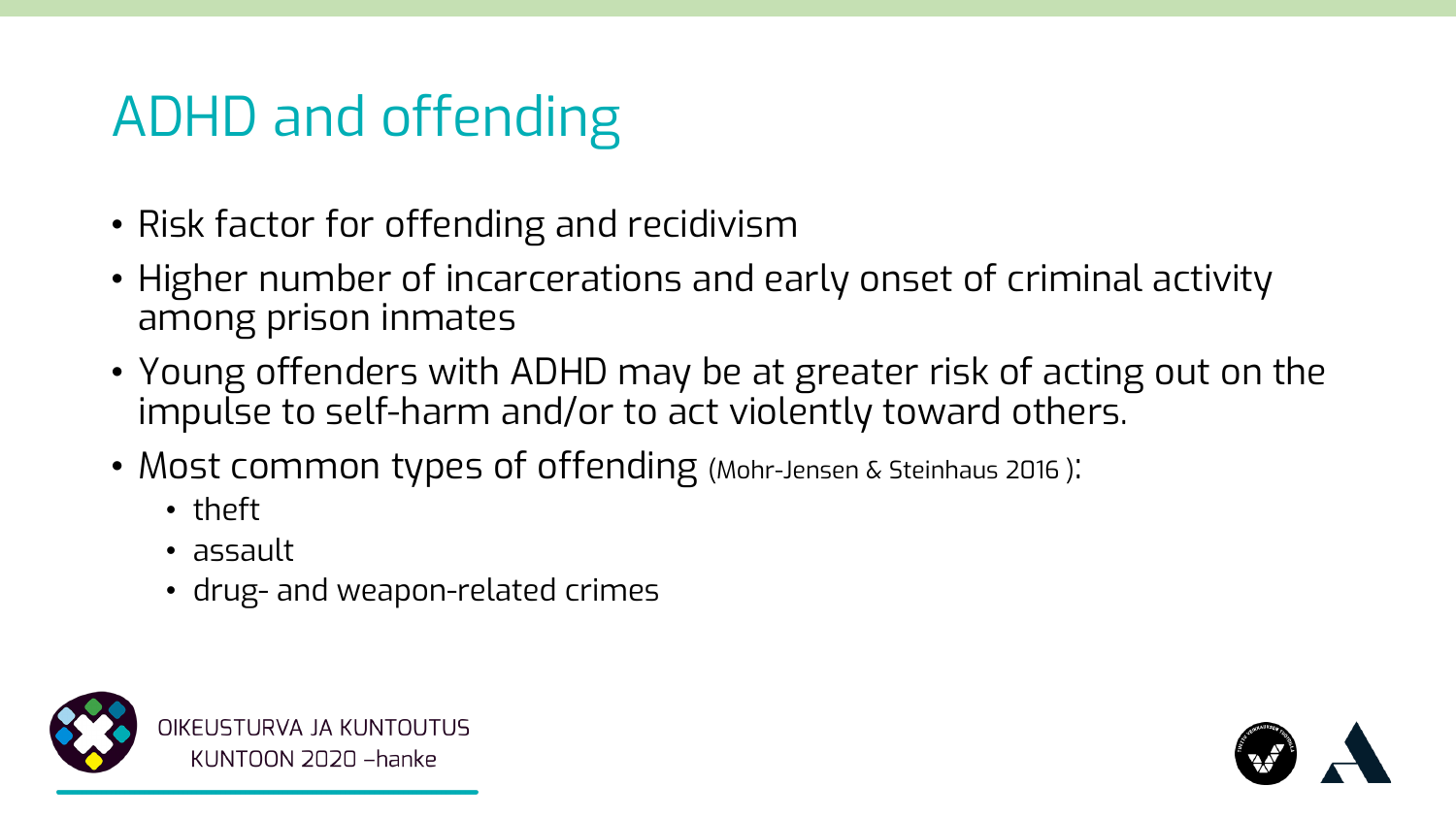### Identifying neurospectrum traits among Finnish prisoners and offenders



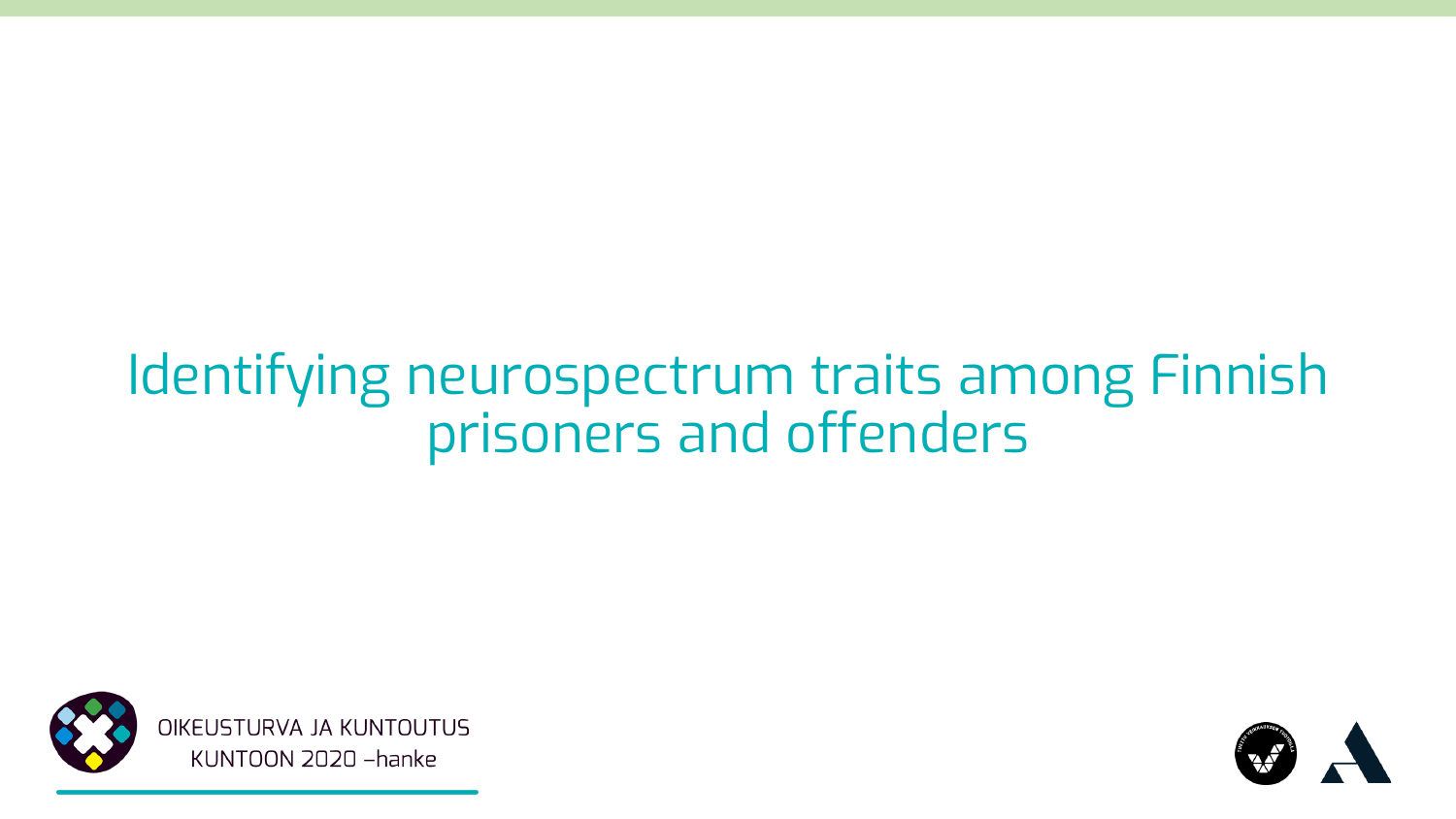### Identifying neurospectrum traits among Finnish prisoners and offenders: Training the staff

- Over 1000 staff members have participated in the project's training sessions
- The training focuses on:
	- ➢Identifying prisoners/offenders with neurospectrum traits
	- ➢How to interact with prisoners/offenders with neurospectrum traits in good cooperation
	- ➢Recognising possible challenges prisoners/offenders might have related to their neurospectrum traits
	- ➢How to best support prisoners/offenders with these challenges
- Support material



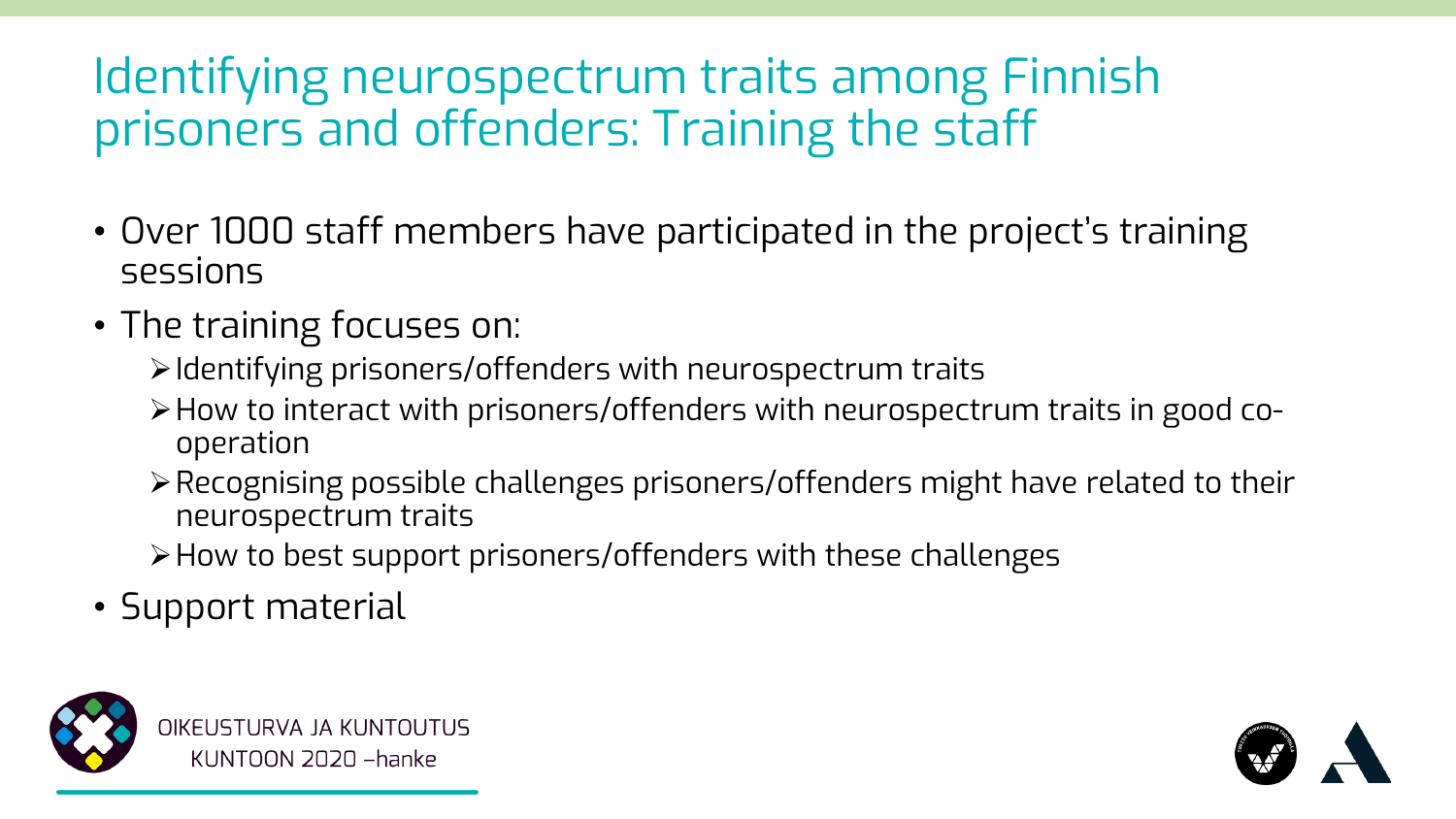### Identifying neurospectrum traits among Finnish prisoners and offenders: Screening tool

- Rating of the screening tool is based on prison/CSO staff observations
- Not to be used as a diagnostic screening tool
- Important to notice that many other psychological/psychiatric issues might cause the observable symptoms (e.g. anxiety, borderline personality disorder)
- The aim is to recognise the prisoner's different needs related to possible neurospectrum traits, not to categorise



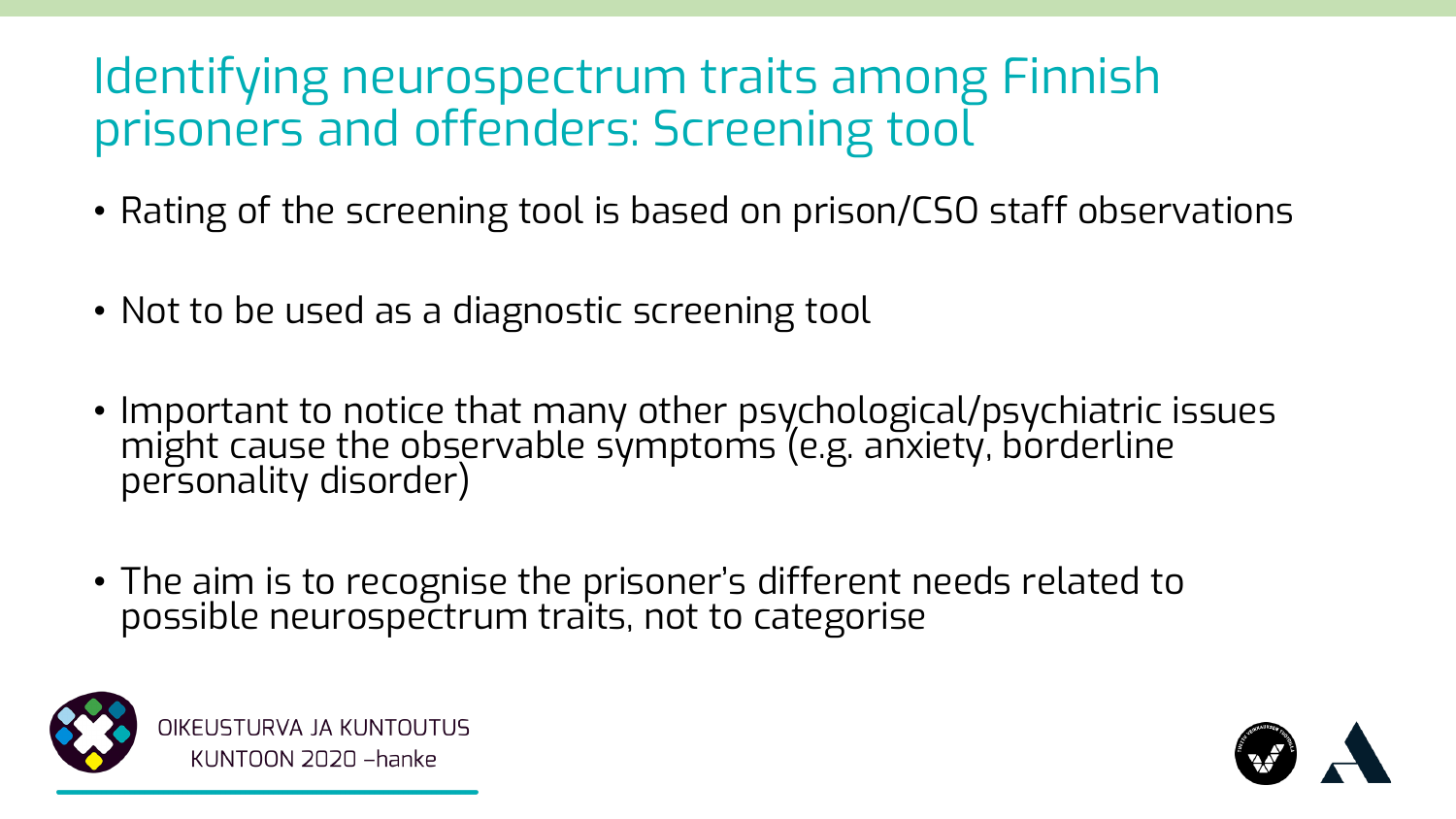### Validation study of the screening tool

- The screening tool is included in the next national Comprehensive Prisoner´s Health Study in Finland
- 500 prisoners
- Self rating questionnaires, semi-structured diagnostic interviews and neuropsychological tests



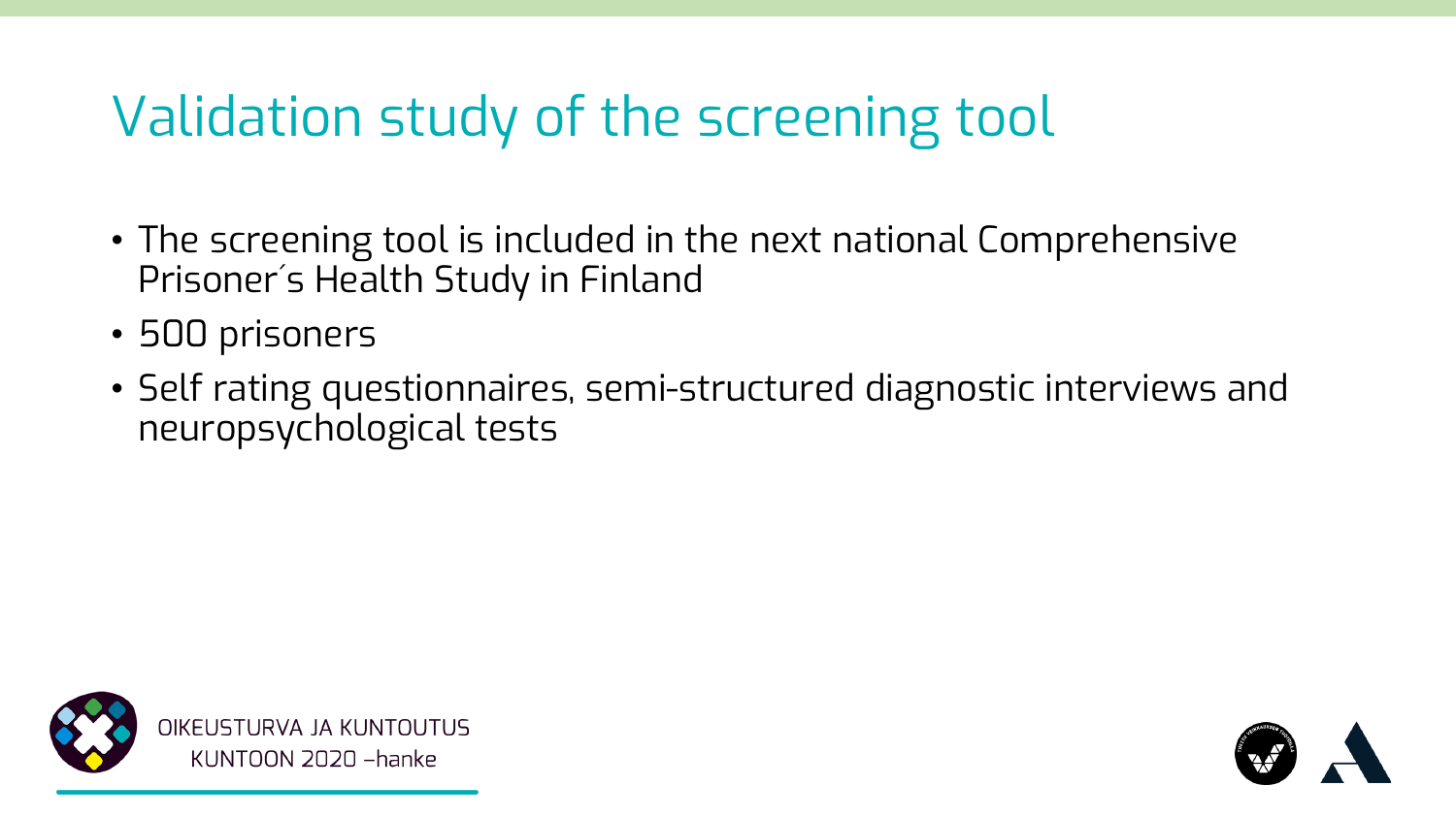### Screening tool for identifying neurospectrum traits among prisoners/offenders



10 items (5 related to ADHD and 5 related to ASD) rated:

 $D = "The description doesn't fit at all"$ 

 $1 = "The description fits somewhat"$ 

2 = "The description fits well"

DA = "Not enough information for

assessment"



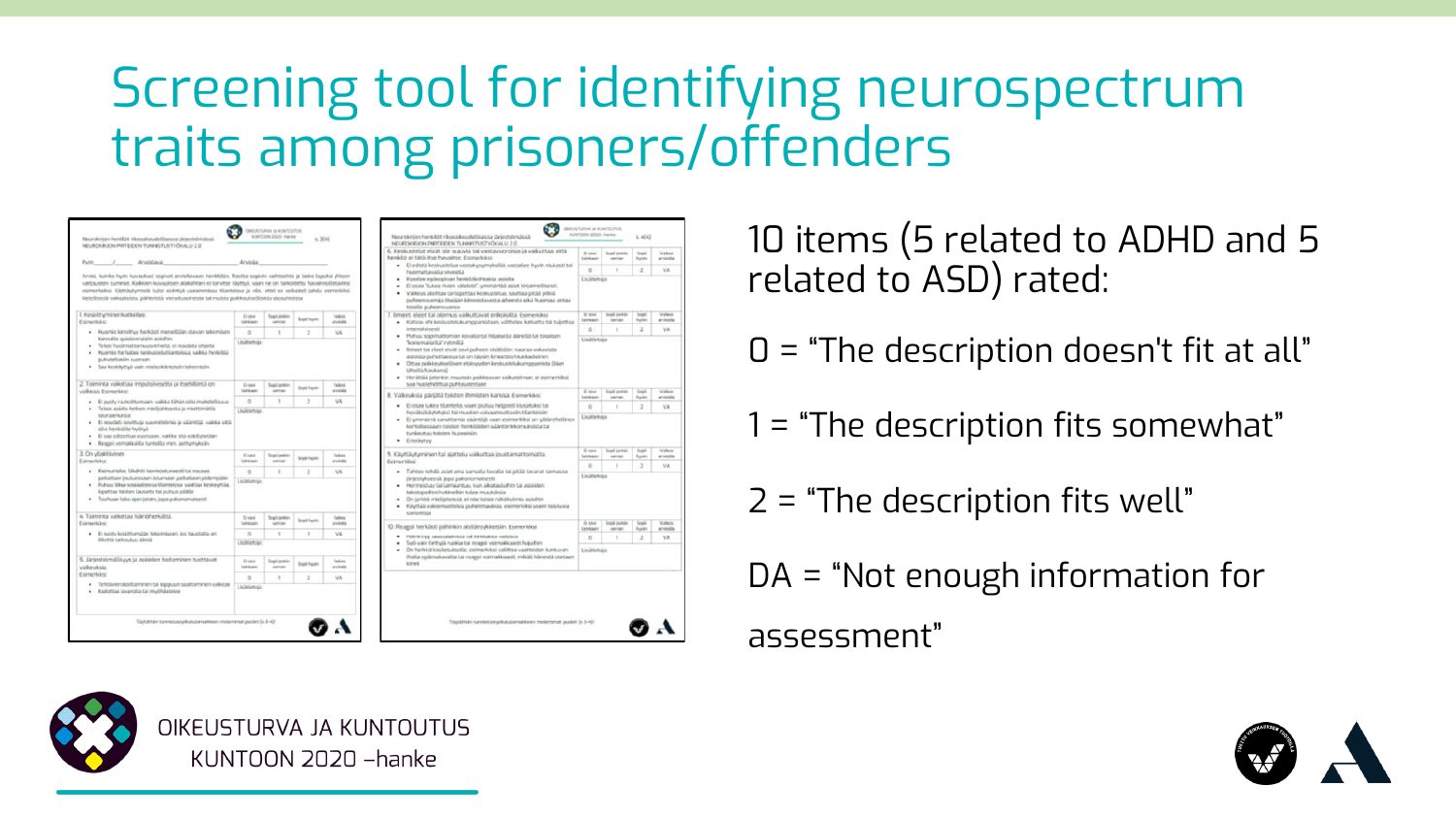### "Based on your observations how well the description fits this person"

#### **ADHD**

- 1. The person has trouble paying attention
- 2. Acts impulsively and has difficulties with self-control
- 3. Is overly active
- 4. Seems distractible
- 5. Has difficulties with being organized and taking care of errands

#### **ASD**

- 6. Conversations are not reciprocal, and the person doesn't seem to notice this
- 7. Something unusual about facial expressions, gestures or the way the person carries themselves
- 8. Difficulties with getting along with other people
- 9. Has rigid behavioral or thought patterns.
- 10. Is oversensitive to certain sensory stimuli.



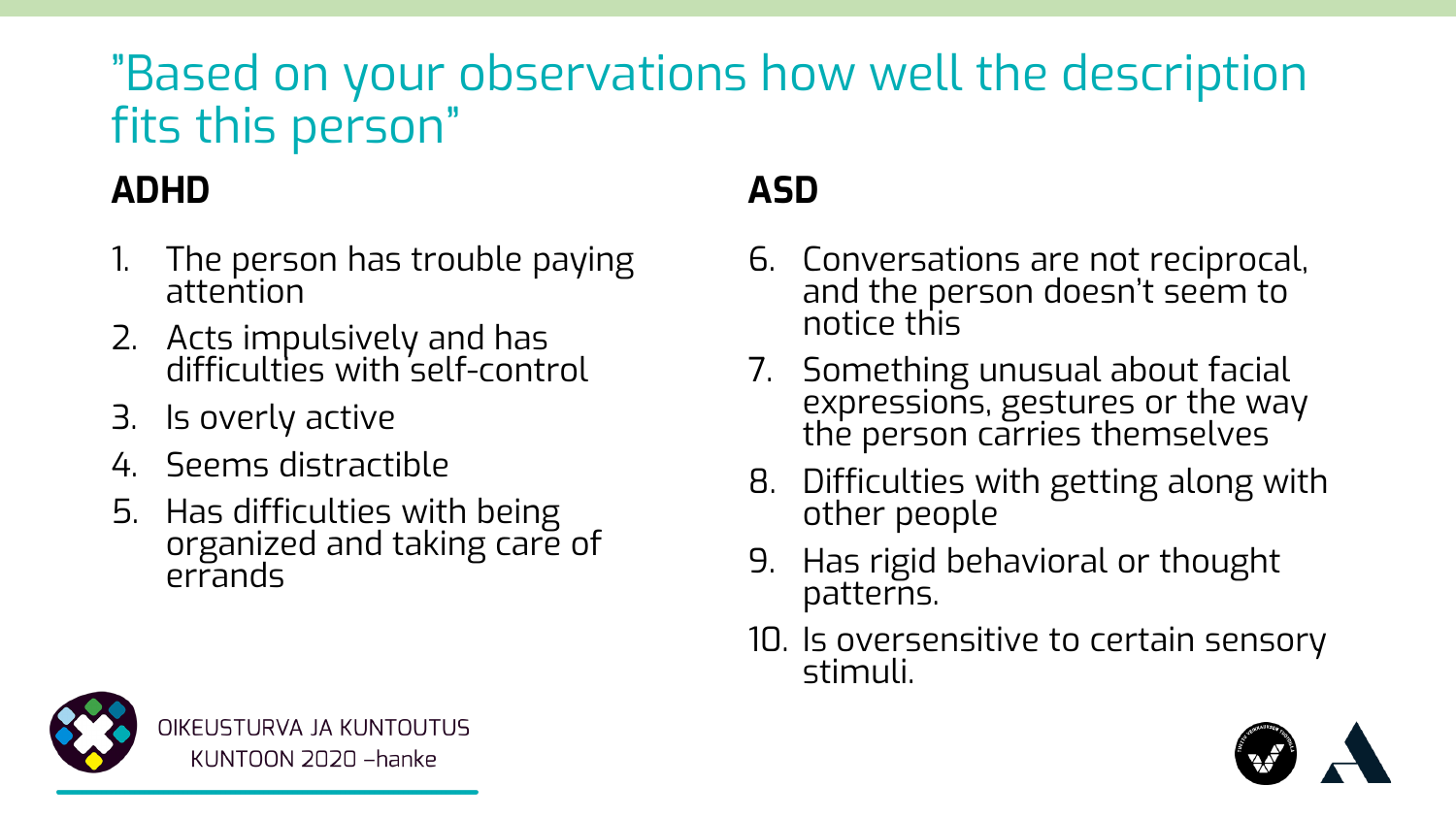### Case example from the juvenile ward

Staff member from the juvenile ward contacted the project team as they had had problems with one of their inmates.

The inmate was causing disturbance, provoked other inmates and was lacking motivation concerning the rehabilitative work and his own future.





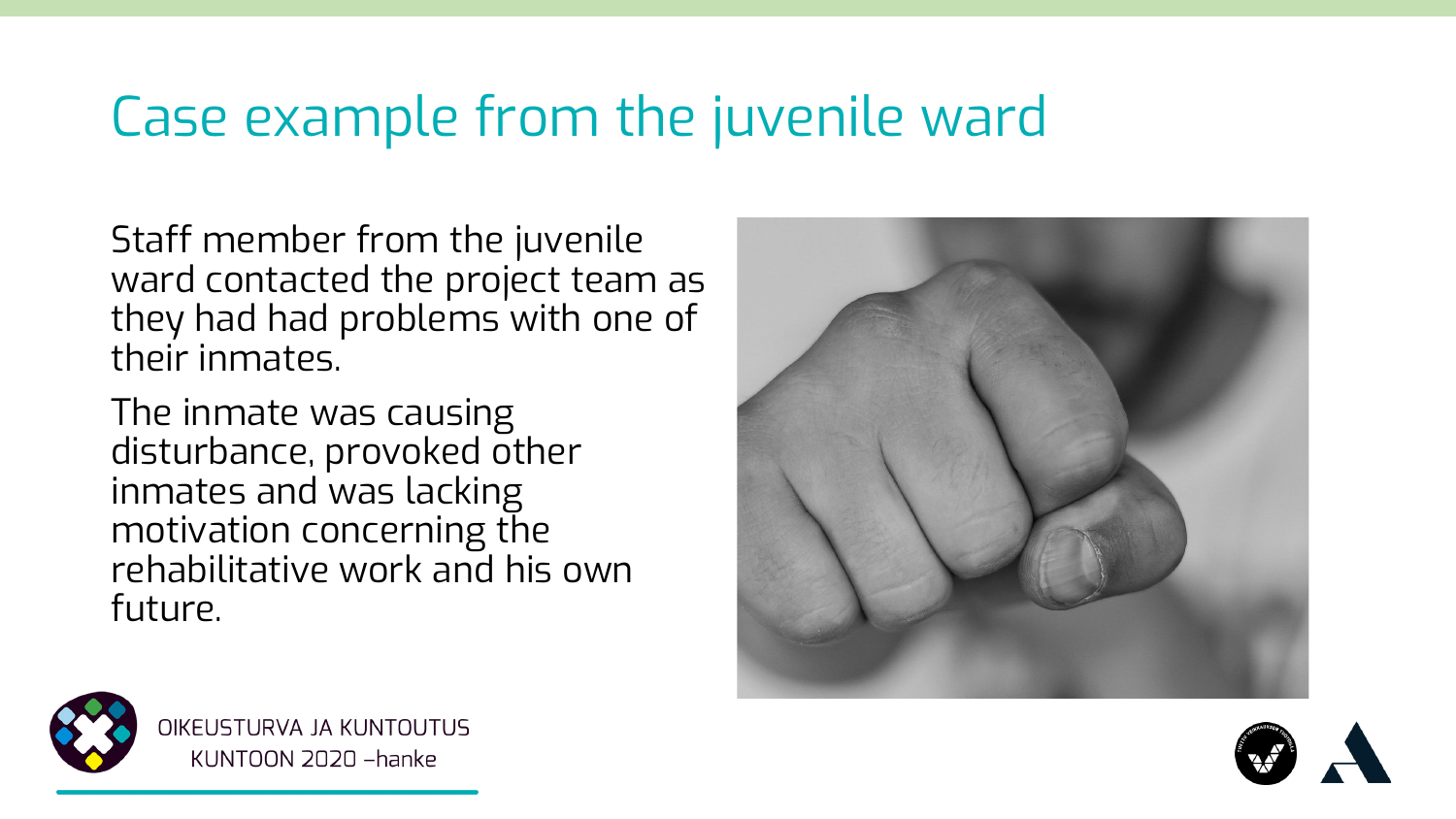### Case example from the juvenile ward

The staff member had filled the screening tool based on her observations on the inmates behaviour. The score of the screening tool was 11 points, as all the descriptions associated with ADHD fitted well with the inmates behaviour.

He had problems with paying attention, was distractible, acted impulsively and was unable to control his behaviour.

He was also very hyperactive; he talked excessively and interrupted others, was walking around the ward and cell, and was fidgeting a lot when needed to sit down.

His belongings were around the ward and he was unable to organise his appointments and matters with social agency.

He was also somewhat oversensitive to loud noises which made it even more difficult for him to pay attention.



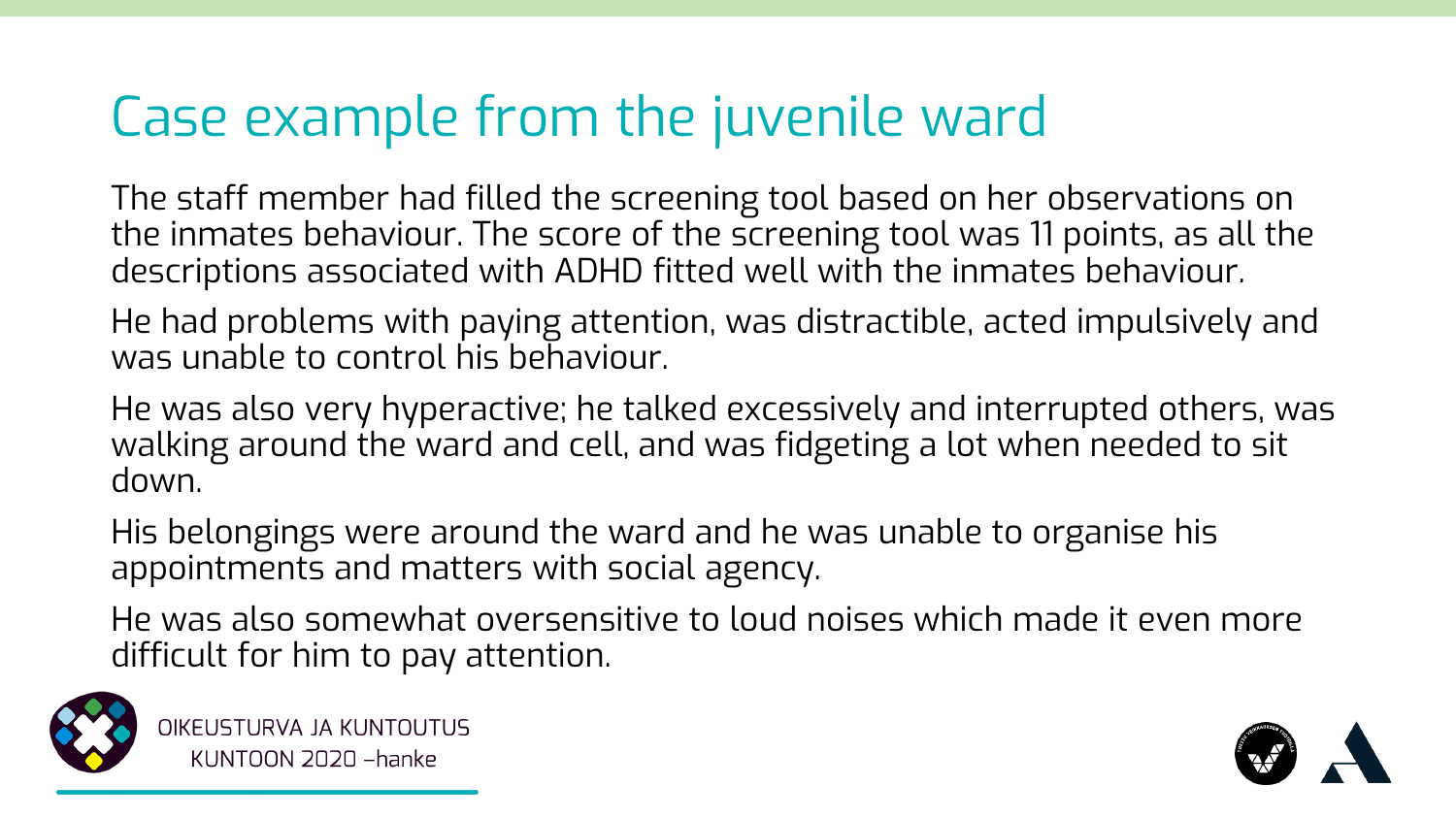### Neuropsychiatric rehabilitation model



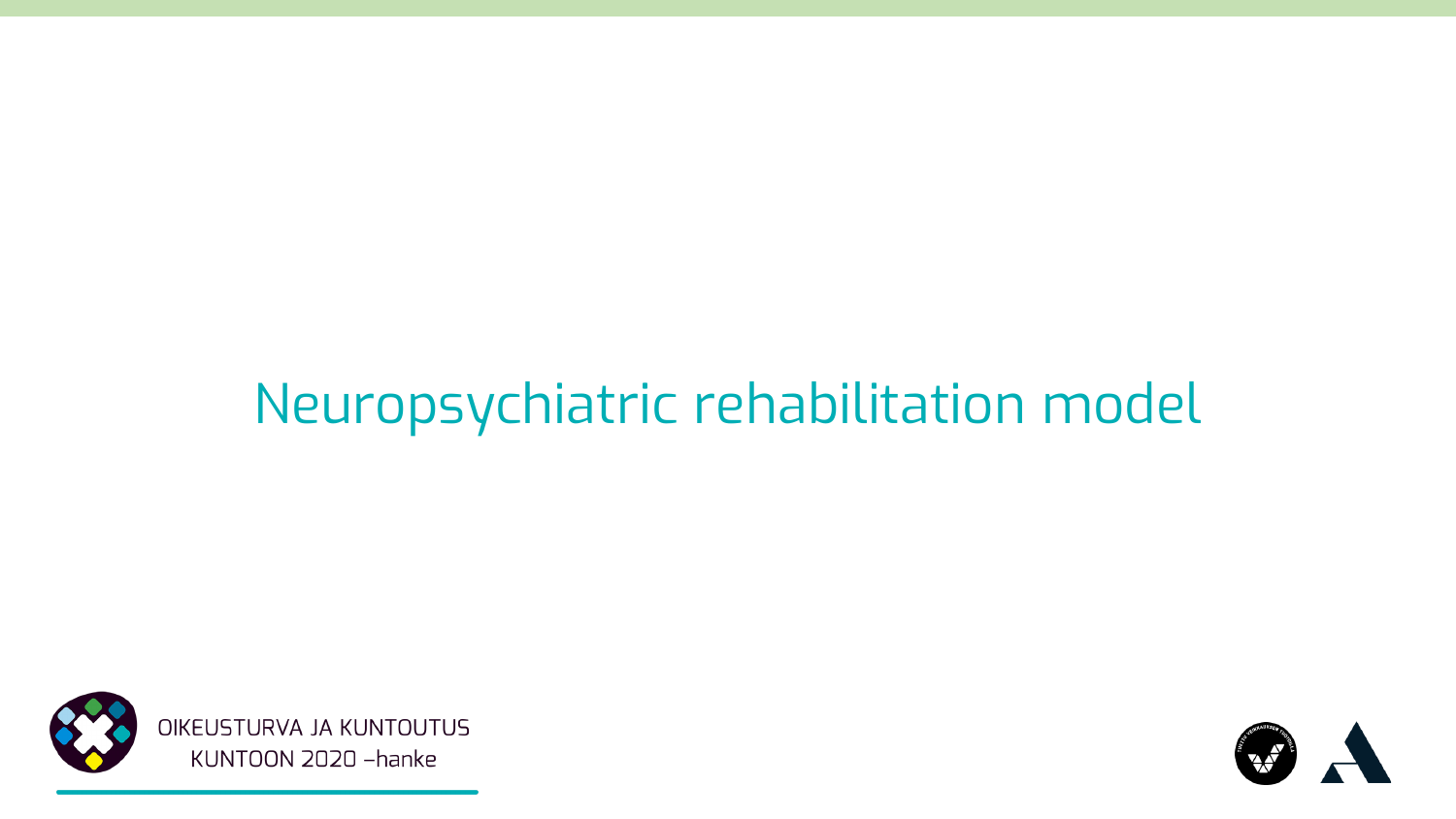### Neuropsychiatric rehabilitation model

- The model is based on:
	- ➢International Classification of Functioning (ICF) coresets for adult ADHD and ASD
	- ➢Acceptance and Commitment Therapy (ACT)
	- ➢Dialectical Behavior Therapy (DBT)
- Transdiagnostic approach
- About 80-90 prisoners have participated in the rehabilitation



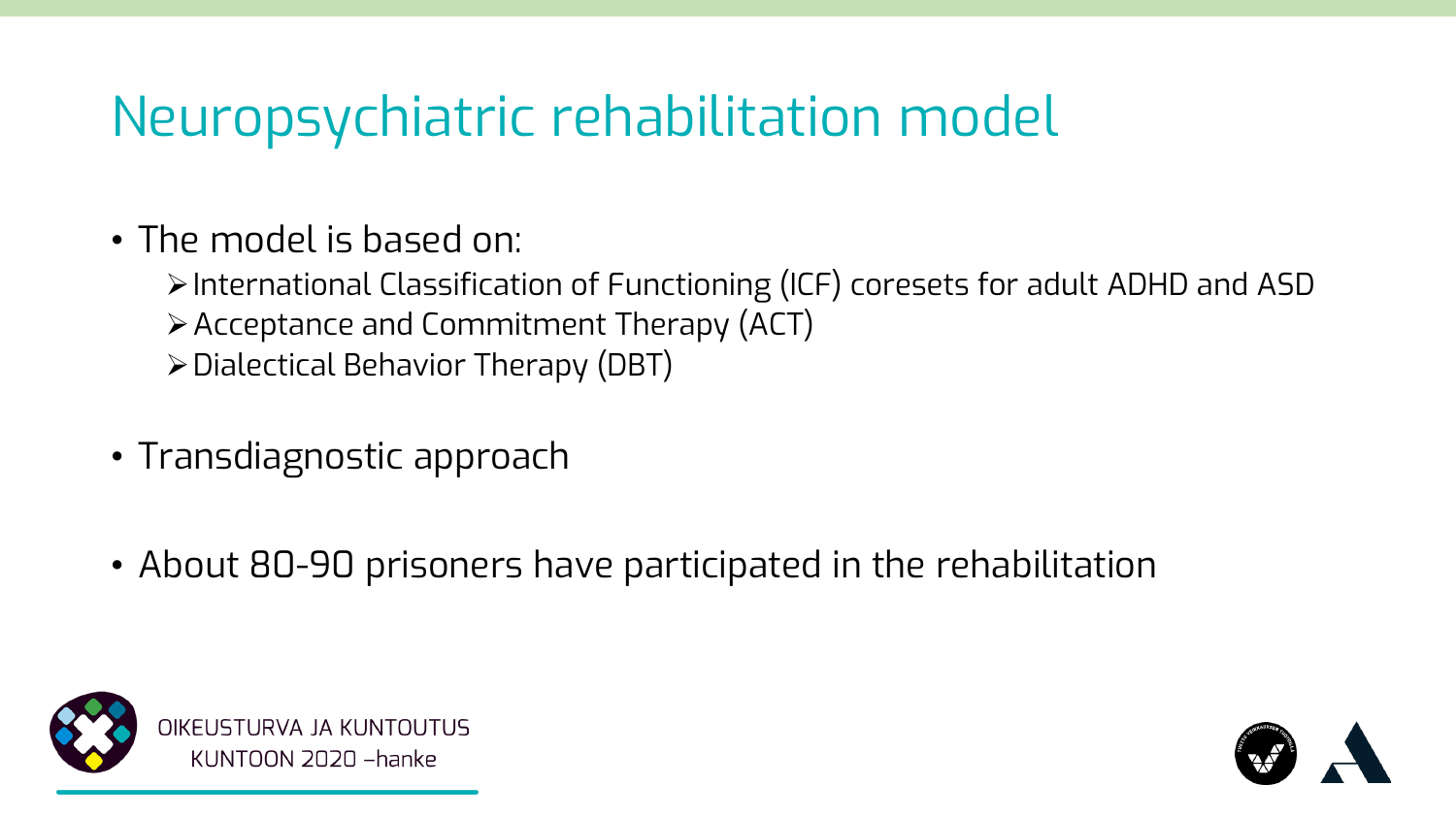#### Skills training areas in the neuropsychiatric rehabilitation model





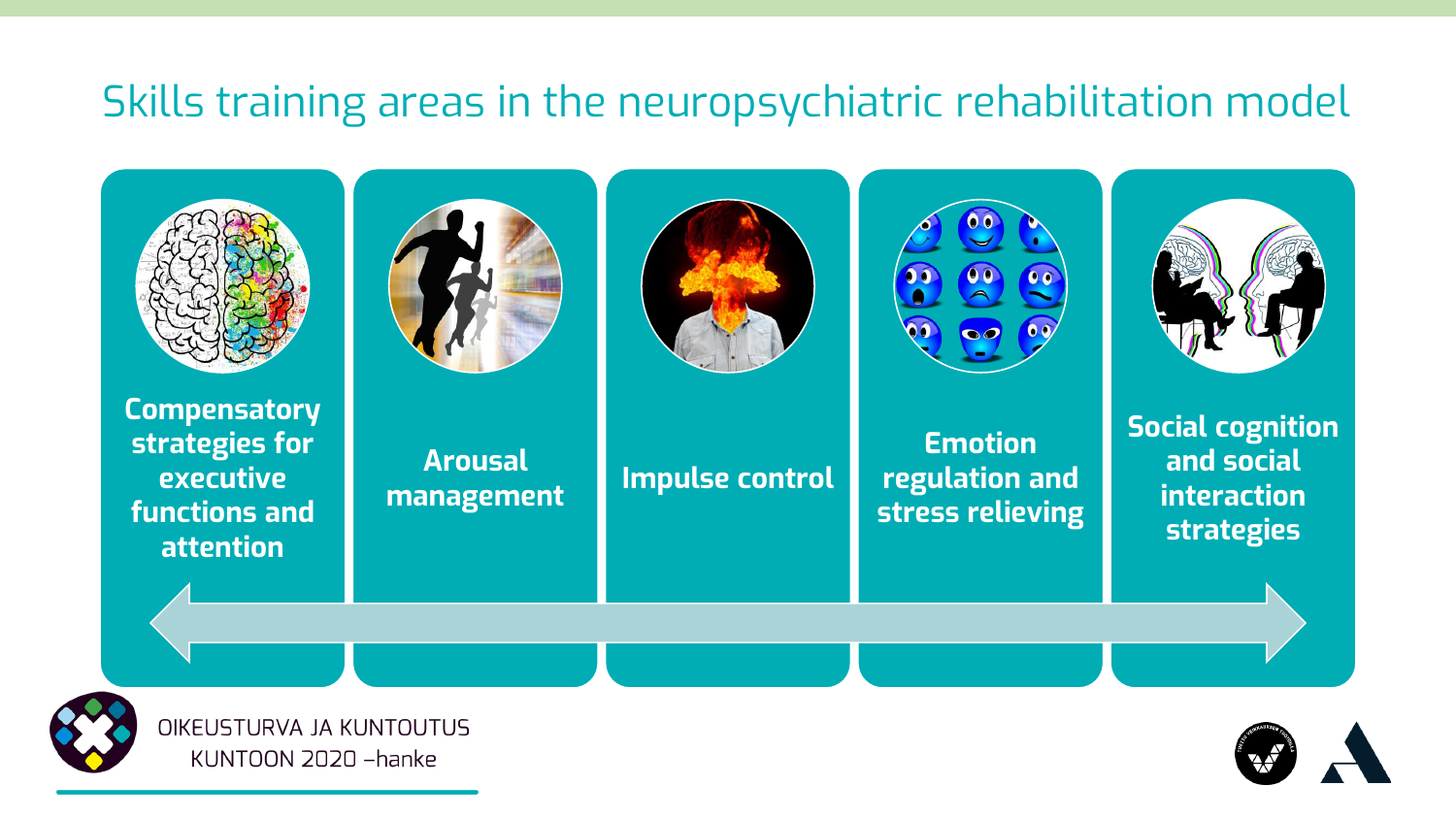### Rehabilitation process

#### Assessment and goal setting

- •Client's personal needs, values and goals
- •Motivation for change
- •Current situation
- •Important life events
- •Reflective and metacognitive skills
- •Psychiatric issues

#### Skills training

- •Sessions once a week or every two weeks
- •Number of sessions depends on clients needs and goals
- •Also online rehabilitation possible
- •Exercises are mainly based on ACT and DBT

#### **Termination**

- •Discussions about ending the rehabilitation process
- •Goal attainment and assessing the current situation
- •Discussions about client's future goals
- •Feedback from client
- •Possible booster sessions



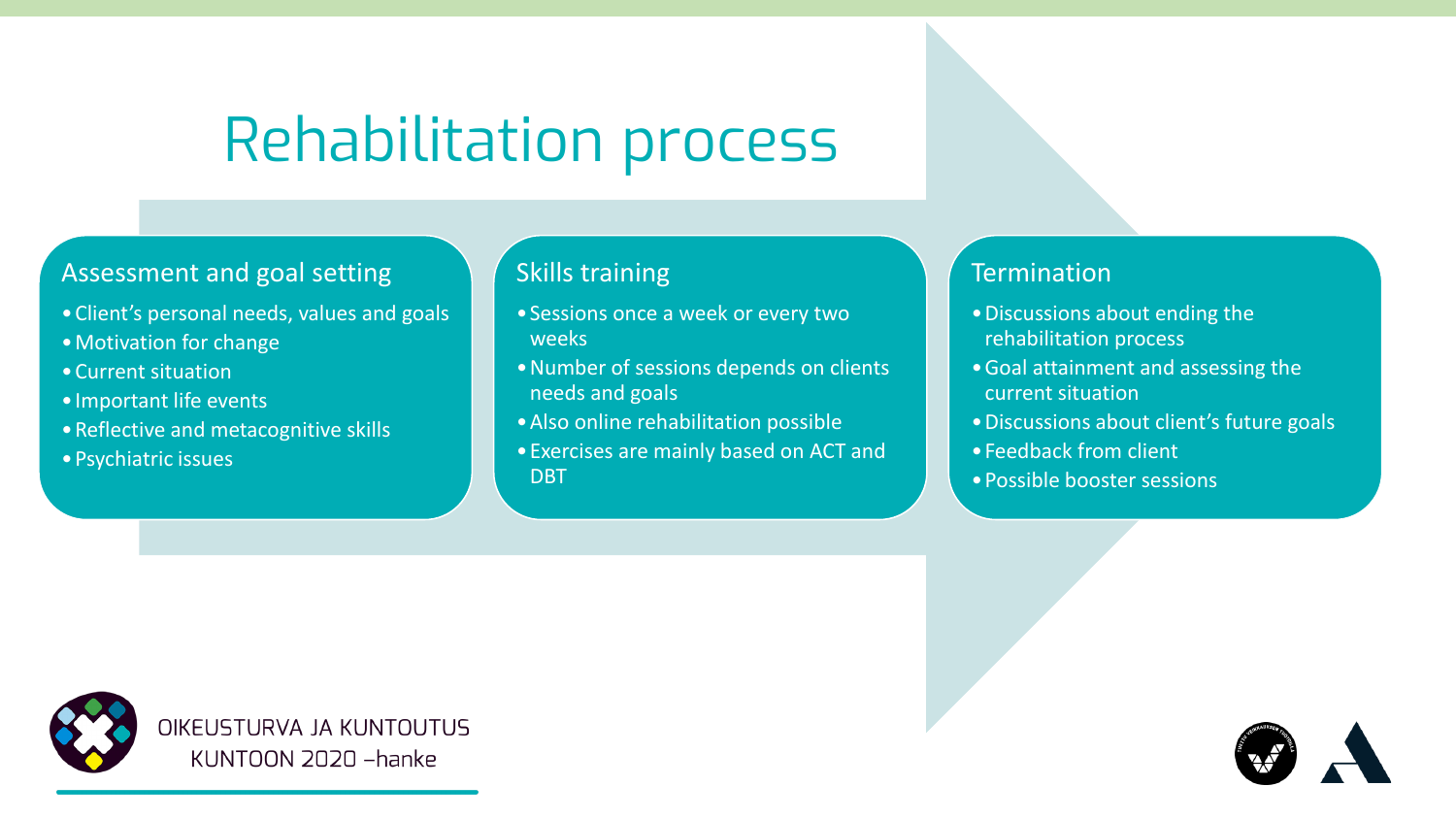### Outcomes & Feedback of the rehabilitation: Prisoners´ point of view

- How to observe, recognise and accept different emotions
- How to make mindful choices
- How to regulate intensive emotions
- How to regulate impulsivity
- Better understanding of themselves
- Enhanced self-reflection abilites
- New perspectives



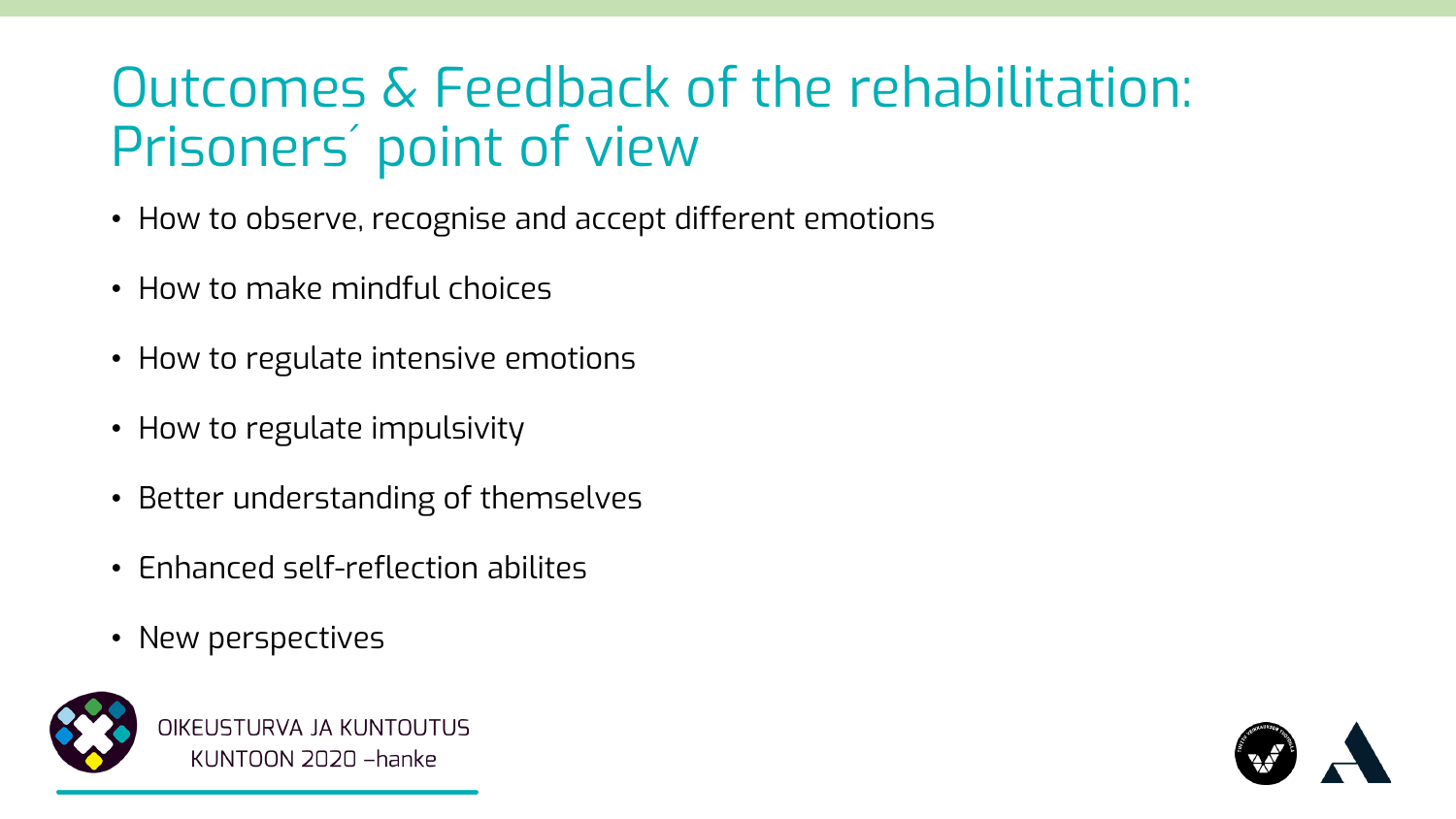### Outcomes & Feedback of the rehabilitation: Prison staff´ s point of view

Participated prisoners:

- Have engaged better in other prison activities
- Take more responsibility on their own rehabilitation process
- Communicate more openly about their personal issues with the prison staff
- Have gained new skills and tools for life management
- Have gained more self-knowledge and have recognised their strengths related to their neurospectrum traits
- Less institutional behavioral disturbances